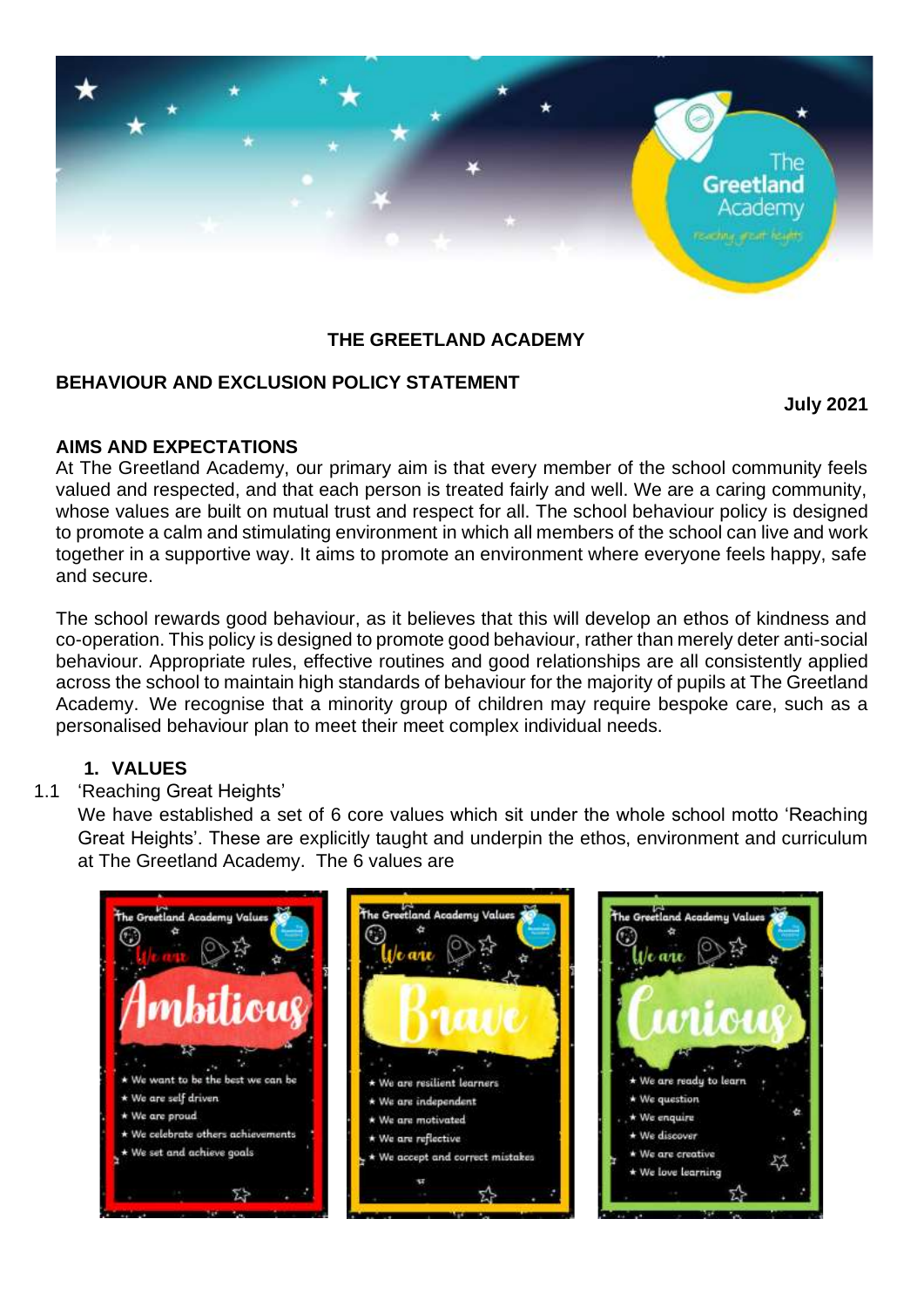

1.2 The value posters will be displayed in every classroom and embedded into the language and routine of the school day. In order for the values to be established foundations, they are regularly revisited during assemblies, PSHCE lessons, stories, opportunities for whole class and individual discussion and time for reflection.

## **2. STAFF EXPECTATIONS**

- 2.1 The staff in our school have high expectations of the children in terms of behaviour, and they strive to ensure that all children work to the best of their ability.
- 2.2 The staff treat each child fairly and enforces the 6 core values consistently and treats all children in their class with respect and understanding.
- 2.3 If a child misbehaves repeatedly in class, the class teacher keeps a record of all such incidents on CPOMS. In the first instance, the class teacher deals with incidents in line with the behaviour code. However, if misbehaviour continues, this escalates to the learning mentor then SLT. *(Appendix 1: behaviour code poster)* The class teacher will also contact a parent if there are concerns about the behaviour or welfare of a child.
- 2.4 Staff must know and understand their pupils and their influences as good relationships form the foundations for positive behaviour management.
- 2.5 Teachers will teach learning behaviours and all staff will have high expectations and model appropriate behaviours.
- 2.6 Classroom management strategies will be used in line with the school policy to support good classroom behaviour and reinforce the 6 core values. Simple approaches to classroom management *(Appendix 2: EEF improving behaviour in schools guidance)* will form part of the regular classroom routine.
- 2.7 Teachers will tailor individual approaches (individual behaviour plans) to support the needs of individuals at The Greetland Academy, these are in line with the school policy and high expectations for all and these will be shared with all necessary staff.
- 2.8 Consistency and coherency are paramount at a whole school level.
- 2.9 We value the ethos and strategies around the practice of Restorative Justice and use this learning to support children to positively resolve any conflicts they may have.

# **3. EQUAL OPPORTUNITIES**

3.1 Every member of The Greetland Academy community has an equal right to fair treatment and consideration according to the values expressed in this behaviour policy and all will have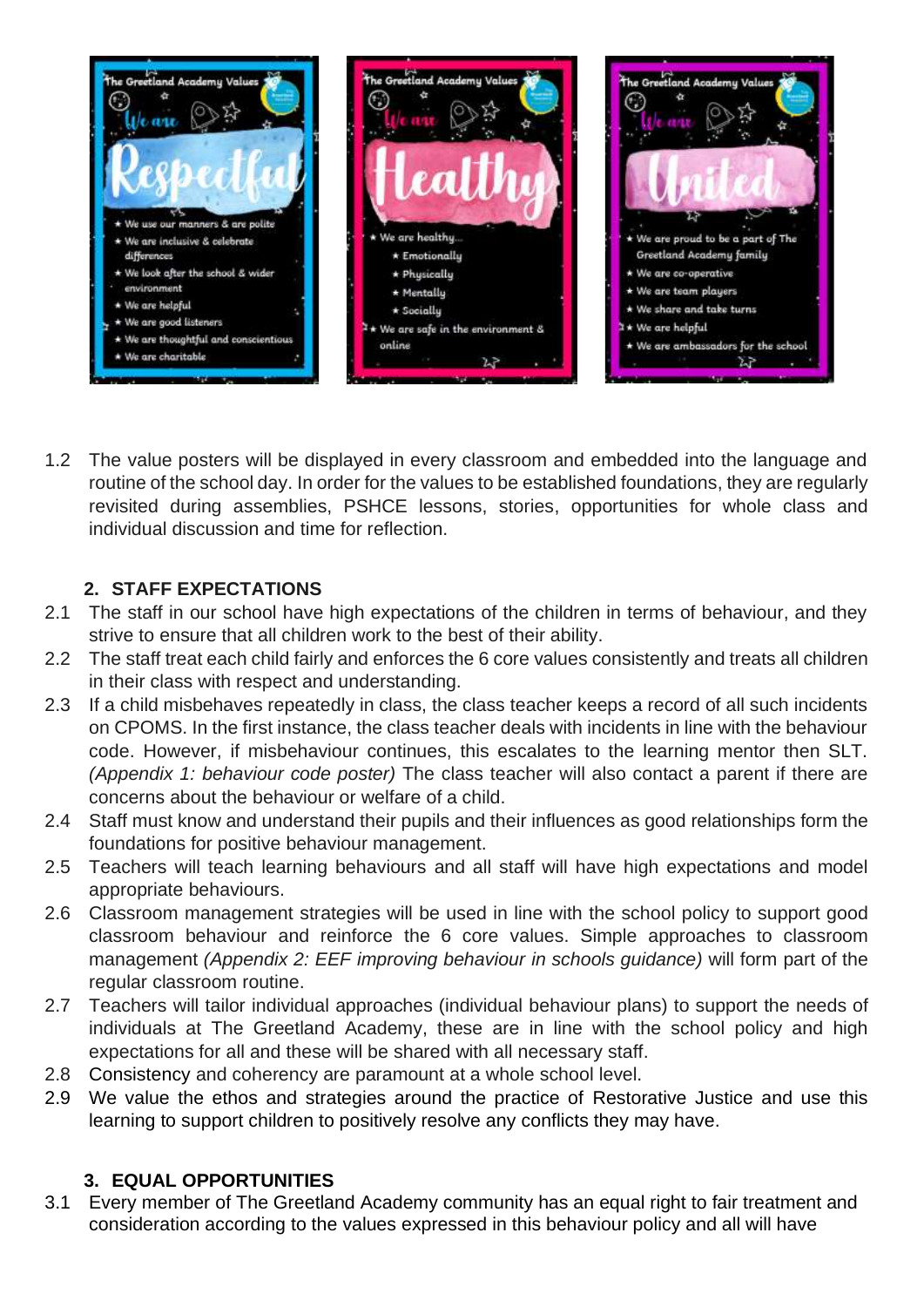equal access to the specified system of rewards and sanctions.

- 3.2 The school does not tolerate bullying of any kind. If we discover that an act of bullying or intimidation has taken place, we act immediately to stop any further occurrences of such behaviour. While it is very difficult to eradicate bullying, we do everything in our power to ensure that all children attend school free from fear. *(Refer to Anti-Bullying Policy & Appendix 3: Anti-Bullying Charter)*
- 3.3 All members of staff are aware of the regulations regarding the use of force by teachers, as set out in DfEE Circular 10/98, relating to section 550A of the Education Act 1996: The Use of Force to Control or Restrain Pupils. Teachers in our school do not hit, push or slap children. Staff only intervene physically to restrain children or to prevent injury to a child, or if a child is in danger of hurting him/herself. The actions that we take are in line with government guidelines on the restraint of children.

## **4. HOME/ACADEMY LINKS**

- 4.1 The academy will establish strong channels of communication with parents both formal and informal – to ensure the promotion of high behavioural standards.
- 4.2 The contents of this behaviour policy will be shared with parents and they will be encouraged to work in partnership with the academy to ensure its successful implementation.
- 4.3 The academy will work closely with support agencies to promote home/academy links.

## **5. EXCLUSION**

- 5.1 A decision to exclude a child is viewed as a serious decision. In accordance with the The School Discipline (Pupil Exclusions and Review) (England) Regulations 2012 and Department for Education ' Exclusion from maintained schools, Academies and pupil referral units in England'. A decision to exclude a pupil should be taken only: in response to serious breaches of the academy's behaviour policy; and if allowing the pupil to remain in academy would seriously harm the education or welfare of the pupil or others in the academy'
- 5.2 Only the Principal or teacher in charge can exclude a child. The decision to exclude a child will be the final step in a process for dealing with disciplinary offences following a wide range of other strategies
- 5.3 The Principal may judge it appropriate for a child to be permanently excluded for a 'one off' offence, including: serious actual or threatening violence against another pupil or a member of staff; sexual abuse or assault; supplying an illegal drug; or carrying an offensive weapon
- 5.4 After such a decision to exclude a child is made, the procedures for Principal, Parents, Local Governing Body and LA will be followed in accordance with the September 2006 Guidance on Exclusion from Schools and Pupil Referral Units.

#### **This policy will be reviewed and evaluated in line with the academy's policy monitoring schedule and the academy development plan.**

**Policy reviewed and agreed: July 2021**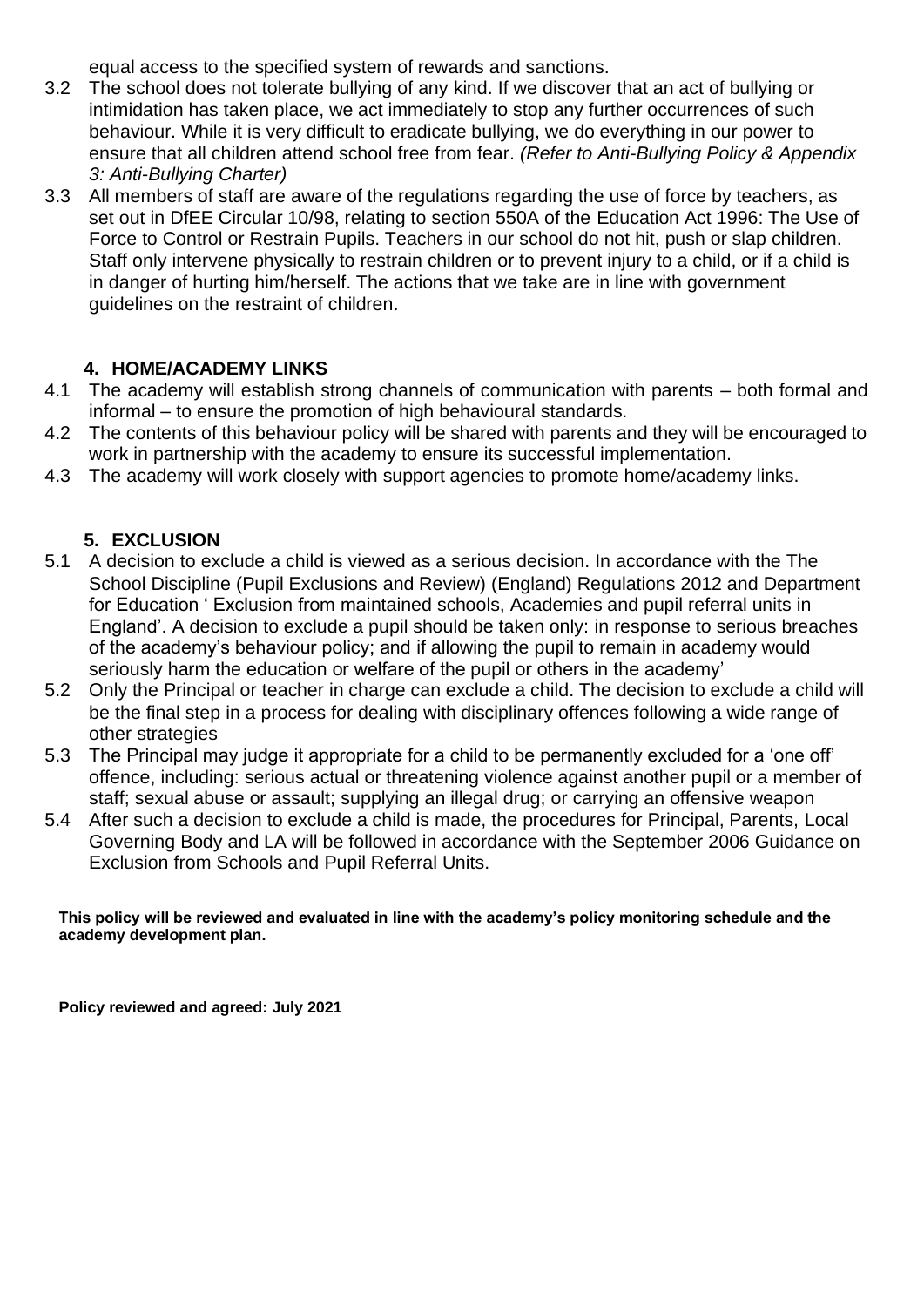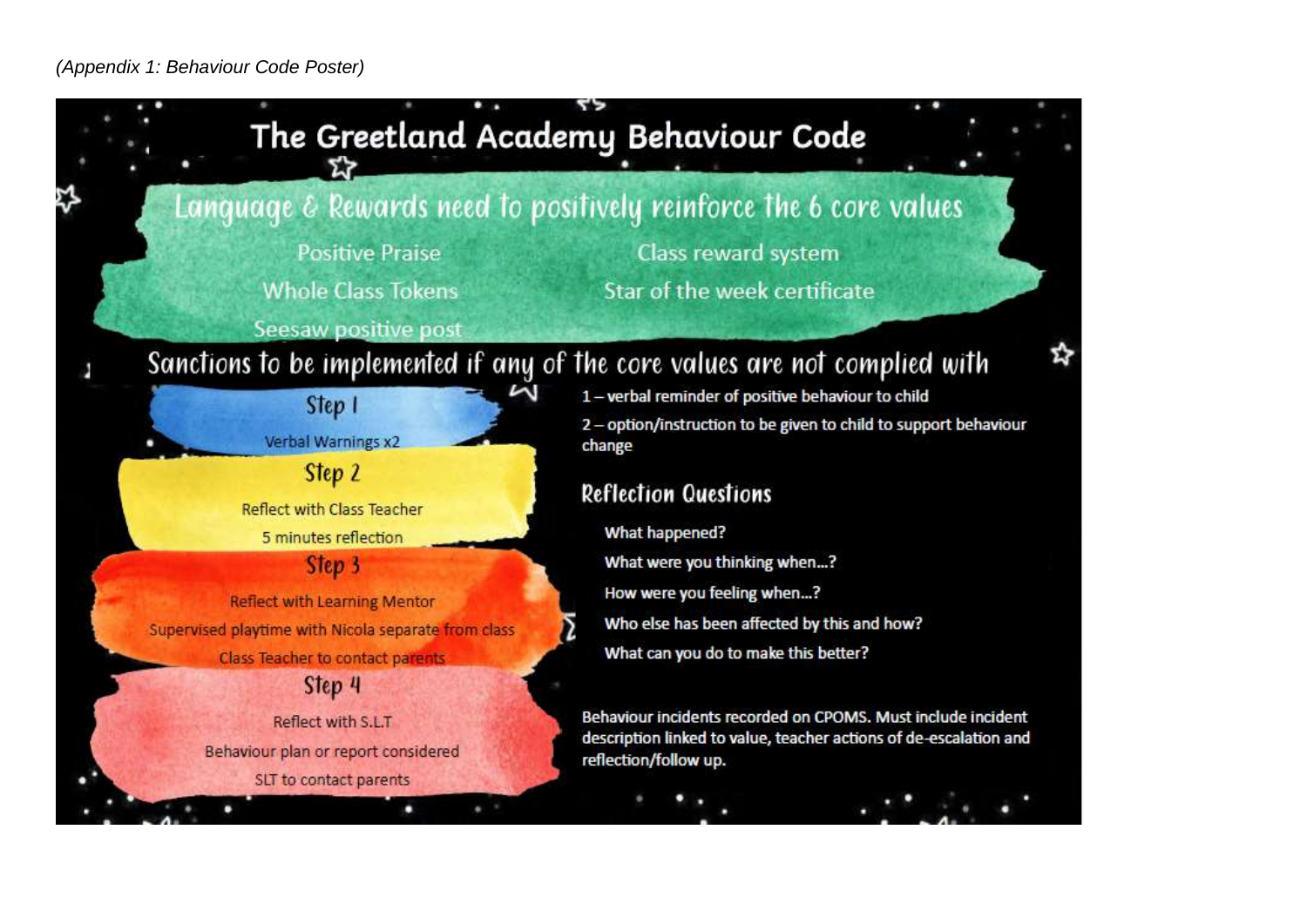#### *(Appendix 2: EEF improving Behaviour in Schools Guidance)*